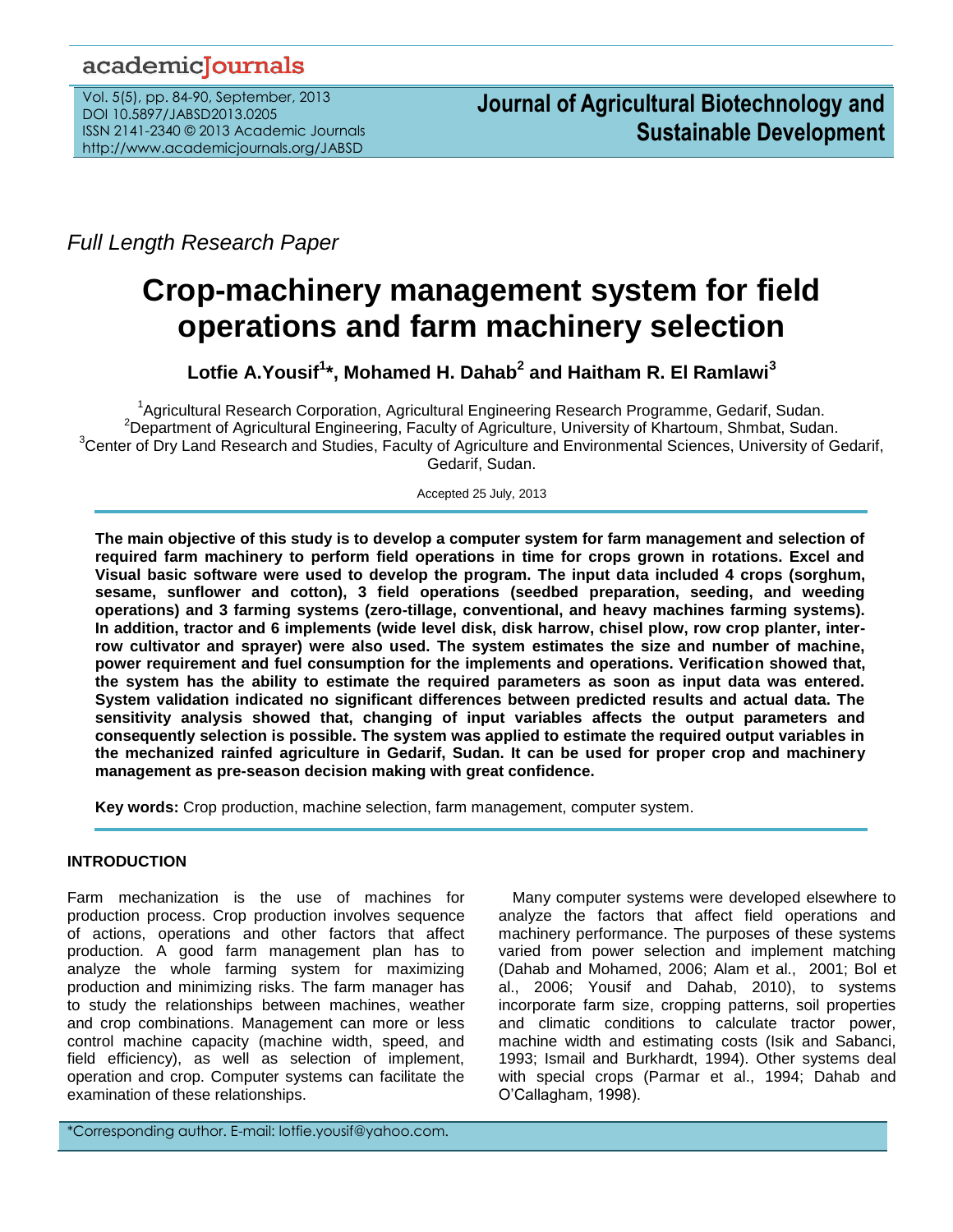Management of rainfed agriculture is a complex process. The complexity is due to the nature of various and interrelated factors involve in crop production process. These factors include; selection of crops and agricultural machinery (tractors and implements), the expected working time for field operation, inputs cost and outputs prices. It is believed that, promotion of farm management can be realized by the use of modern techniques like computer and softwares. Computer systems can facilitate the process of planning and decision making. Therefore, a computer system was developed to be used as a tool for crops -machinery management. The goals of the system were to select the number and size of machinery (tractor and implement) required to perform timely seedbed preparation, seeding and weed control operations for 4 crops; sorghum, sesame, sunflower and cotton grown in 1, 2, 3, and 4 crops combination.

#### **MATERIALS AND METHODS**

#### **Characteristics of the study area**

The study was conducted in Gedarif State, which lies in the Eastern part of the Sudan between latitudes 12.67 and 15.75°N and longitudes 33.57 and 37.0°E, where about more than 3 000 000 ha are put under cultivation. The soil is heavy cracking clay soils (Vertisols), which was characterized by shrinking when dried and swelling when moistened. The clay content ranged between 65 and 75%.

#### **Crops grown and field operations**

Sorghum is a dominant grown crop, constitutes about 85% of the cropped area, followed by sesame, while sunflower and cotton are sown in limited areas where rain amount is sufficient for their growth. Land preparation and seeding operations usually start when the accumulative rainfall reaches about 100 to 125 mm, which is sufficient for establishing crops. This usually occurs during the second and third week of July. The wide level disk plow is the main machine used for seedbed preparation and seeding operations. However, deep plowing (chiseling) and shallow plowing (disk harrowing) and row crop planter are sometimes practiced in limited areas. Weed control usually starts 2 to 4 weeks after crops germination. Hand weeding is the common practice, however, due to shortage and high expense of labors, mechanical weed control (Sarwala operation) by WLD as well as herbicides application are recently adopted. Tractors of 75 to 80 ha are the main source of farm power; however, big tractors were recently introduced to operate large and heavy implements for improving timeliness of agricultural operations. According to the used machinery and cultural practices there are three farming system practiced; namely conventional, zero-tillage and heavy machinery farming systems. The mechanized farming system consists of large commercial farms 210 to 420 ha or more.

#### **Data collection and analysis**

The required input data to run the developed system is collected from many sources, such as agricultural engineers, Agricultural Research Corporation (ARC) Reports, Mechanized Farming Corporation (MFC), field observations, ASABE standard, John Deer publications, and agricultural machinery dealers. The collected data include; crops and their operations and type and size of machine, field efficiency, speed, draft requirement, machinery capacity, fuel consumption rates.

Statistical measures employing mean, standard deviation, maximum and minimum, correlation analysis were used as data analysis tools. Also, T-test was used to compare and test the significance between the predicted and actual data. Moreover, the Root mean square error (RMSE) criterion was used to compare the values of the predictions and actual data. The RMSE was calculated as follows:

$$
RMSE = \sqrt{\frac{1}{n} \sum_{i=1}^{n=5} ((predicted)_i - (actual)_i)^2}
$$

Where:  $n =$  number of observation,  $i =$  different, predicted  $=$  unit predicted values and actual  $=$  actual values.

#### **Computer system development**

#### *System structure*

The system was developed in Excel and Visual basic computer softwares. Data entry is a step by step process in specifically designed cells. The user is always given the freedom to use site specific data or use built-in data. Data input can be corrected done directly on screen. The system output can be displayed on the screen or as print out.

## *System description*

The crop production and farm machinery combination management system was designed to work with a sequence of procedures, crop and implement procedure, farm machinery management procedure and farm costs analysis procedure. All procedures work collectively. The system flow chart was described in Figure 1.

#### **Crop and implement selection procedure**

This is the basic procedure for the whole system, which allows the user to choose crops and required field operations. The designed options of crops were 1, 2, 3, or 4 crop combinations. The designed crops were sorghum, sesame, sunflower and cotton. The system deals with 3 operations; seedbed, seeding, and weed control; via 6 implements namely; chisel plow, disk harrow, wide level disk, row-crop - planter, inter-rowcultivator and sprayer. The wide level disk with the seeder box may be used for seedbed, seeding and weed control (Sarwala) operations. The user has to enter the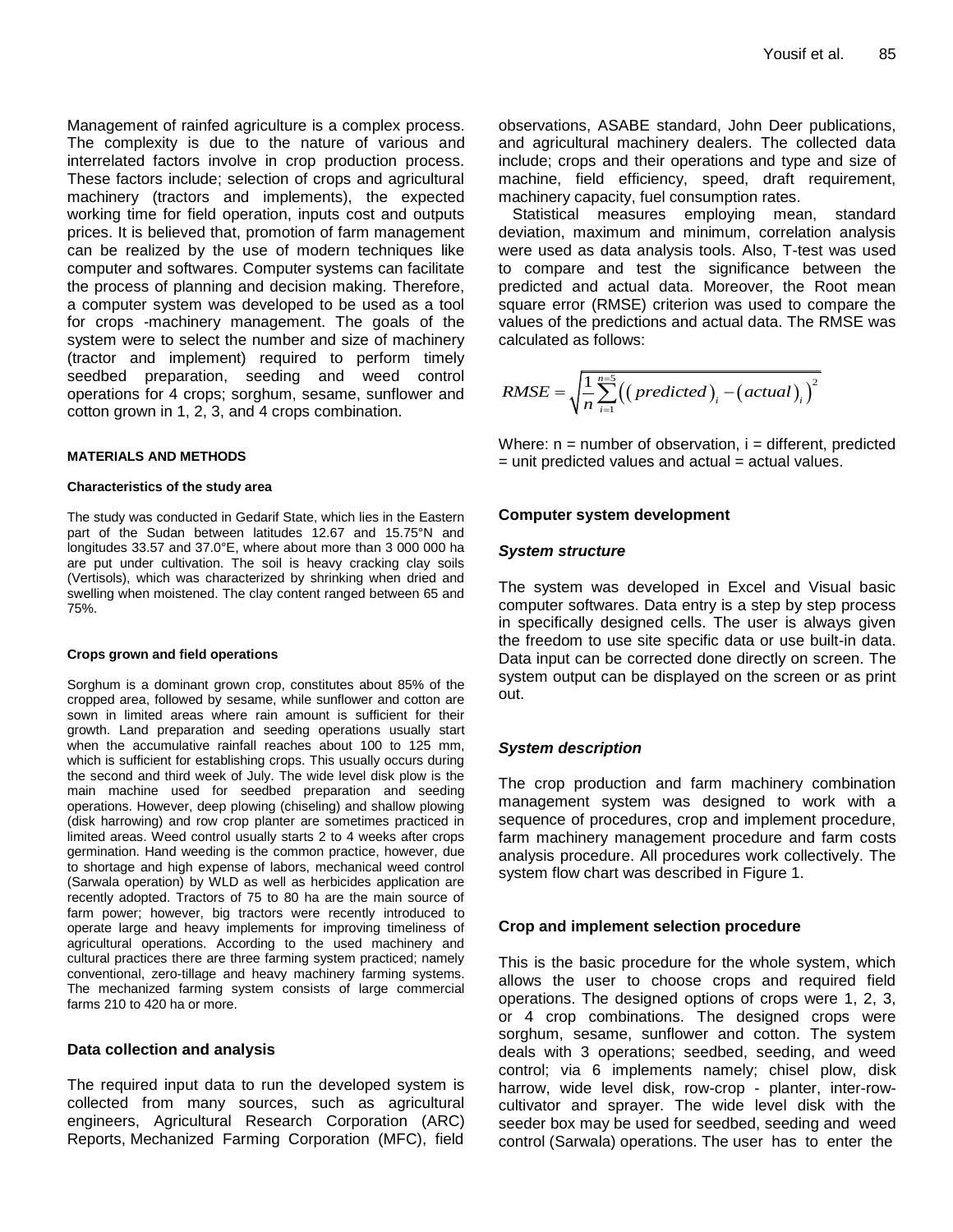

**Figure 1.** Crop and machinery management unit flow chart.

area (ha) to be cultivated across each crop, operation and machine. The system computes the total cultivated area for each crop according to the selected seedbed preparation methods. Also, the system computes the total area of each implement for all crops or operations.

# **Machinery management procedure**

This procedure deals with machinery (implements and tractor). It uses the intended operations, area to be covered and implement type that had been specified in the crop production procedure. It consists of 3 subprocedures; machinery selection, power requirement and machinery costs.

The machinery selection sub-procedure computes the size and the number of implements and power units required to complete field operations during specific period of time by computing effective field capacity (ha/h). The required input data include: speed of field operation, field efficiency, available working days, and available working hours per day.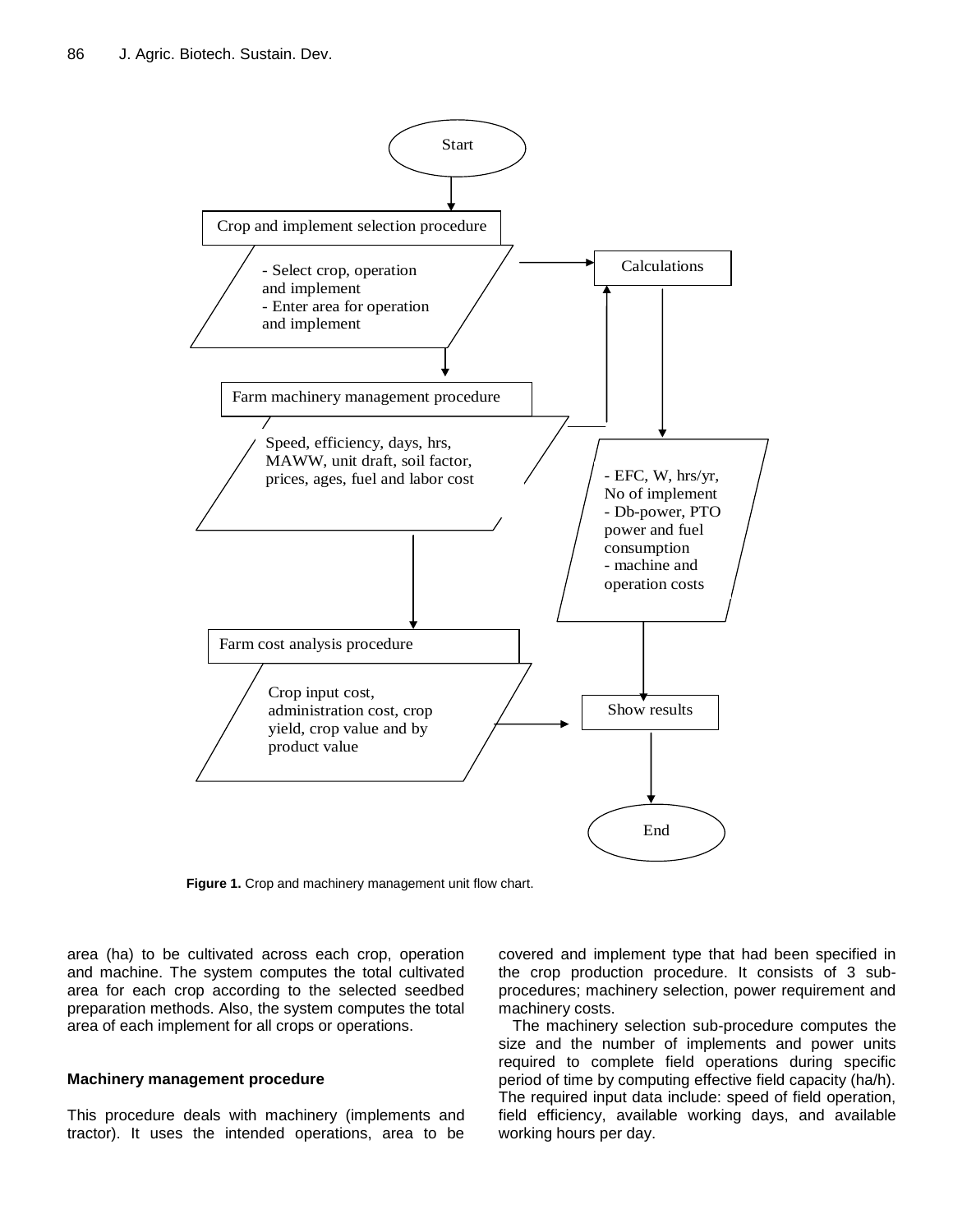The machinery power requirement sub-procedure determines the required drawbar power (kw), tractor PTO power (kw) and fuel consumption (L/h) for the selected implement. The required input data include: unit draft (kn/m) and soil condition factor.

## **Implement selection calculations**

#### *Field capacity*

The effective field capacity (EFC) (ha/h) is calculated using total area and total available time as follows:

$$
EFC (ha/h) = A/(D \times h)
$$
 (1)

Where:  $A = area$  under operation (ha),  $D = axalable$ working days and  $hr = available$  working hours per day.

#### *Required width*

The required working width (W) (m) of a machine is calculated as follows:  $W = (EFC \times C)/Se$  (2)

Where:  $C =$  conversion factor = 10,  $S =$  field speed (km/hr) and e = field efficiency of the machine, decimal.

# *Number of machine(s) required*

The number of the machine(s) required is calculated as follows:

Number of 
$$
M = W/MAWW
$$
 (3)

Where, Number of  $M =$  number of machine required and  $MAWW = maximum available working width (m).$ 

#### **Machinery power requirement**

#### *Drawbar power*

The drawbar power (DBHP), (kw) for an implement is calculated as follows:

$$
DBHP = (S \times D \times W)/3.6 \tag{4}
$$

Where:  $D =$  Unit draft (kn/m)

#### *Tractor take – off shaft power*

Tractor PTO required power (TPTO) is calculated using implement drawbar power and soil condition factor as follows:

$$
TPTO = DBHP \times soil condition factor \times 1.25 \tag{5}
$$

#### **Fuel consumption**

Fuel consumption for diesel engine is calculated according to the method described by (FMO, 1976) as follows:

Fuel consumption  $(L/hr) = DBHP (kw) \times 0.226$  (6)

#### **RESULTS AND DISCUSSION**

#### **System verification**

The system was verified for the implement width, effective field capacity, drawbar power, required PTO power and fuel consumption by using published data from Sumner and William (2007) as shown in Table 1. It was observed that, as soon as entering input data the unit displays the results. The predicted results were identical to that obtained by Sumner and William (2007). This means that, the unit is able to calculate the required parameters correctly.

#### **System validation**

The system validity was tested for the five implements to compare between actual and predicted effective field capacity (ha/h), implements width (m) and fuel consumption (L/h) as shown in Table 2. The root mean square of the error criterion was used as a comparison measure. The results showed very low RMSE (0.179), (1.095), and (0.1612) between the predicted and actual data for effective capacity, implements width (m) and fuel consumption (L/h), respectively (Table 2). Moreover, Paired T-test indicates no significant difference (at 5%) between the system predictions and actual data (Table 3). These indicate a high consistency between actual data and the system predictions.

#### **System Sensitivity analysis**

# *Effect of changing cropped area on number of implement*

Increasing cultivated area from 420 to 3780 ha, the number of machines changed from 1 machine to 3, 6, 9, 9, 5, and 3 machines for wide level disk, disk harrow, chisel plow, row crop planter, inter-row cultivator and sprayer, respectively (Table 4). The results demonstrated that, chisel plow and row crop planter are highly sensitive to the changes in area. This may be due to their effective width, working speed or available working hours per day.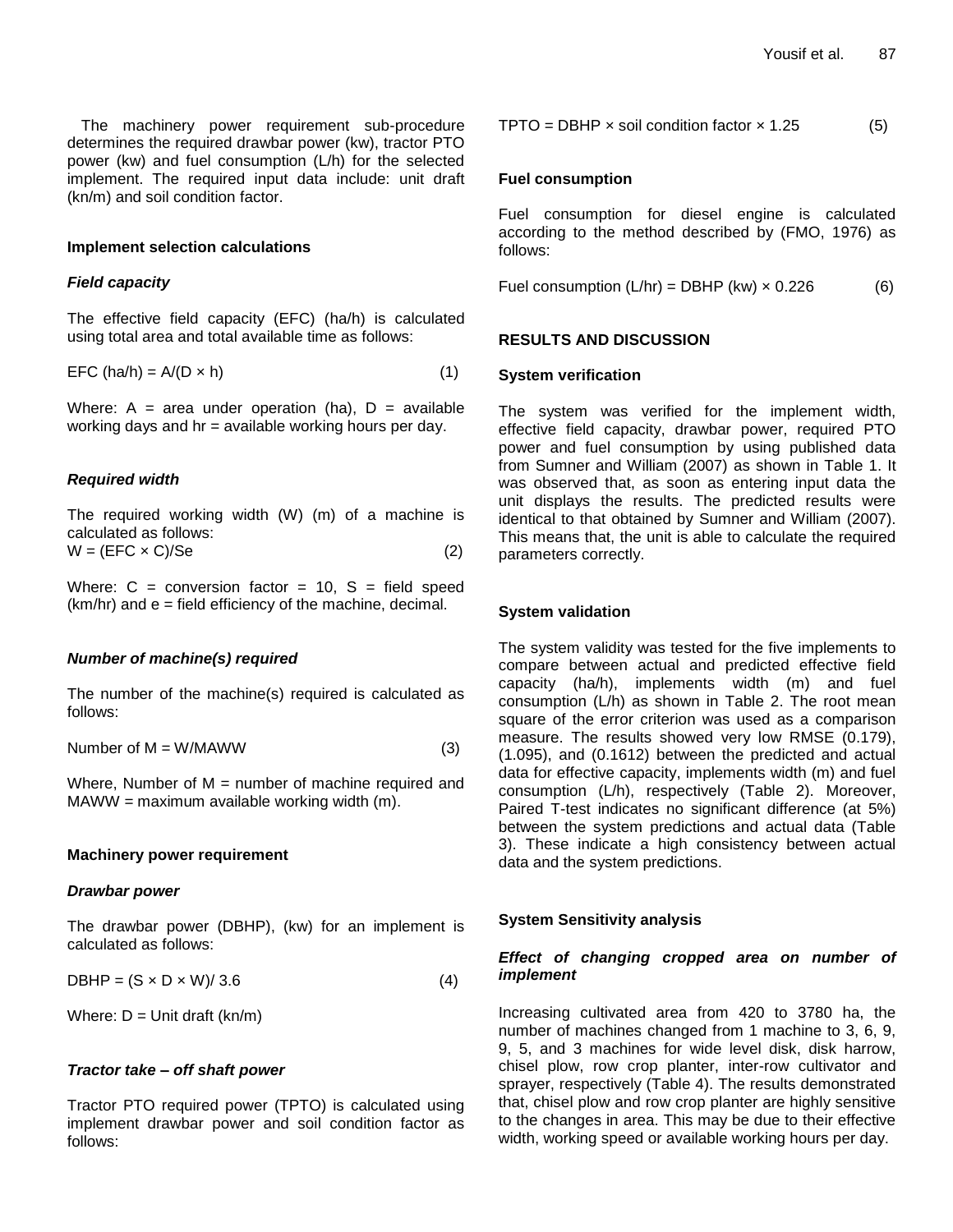| Input variable                 | Input data for Sumner and William (2007) and the model |                         |  |  |  |  |
|--------------------------------|--------------------------------------------------------|-------------------------|--|--|--|--|
| Implement name                 | Disk harrow                                            |                         |  |  |  |  |
| Area, ha                       | 49                                                     |                         |  |  |  |  |
| Days                           | 5                                                      |                         |  |  |  |  |
| Hours/day                      | 8                                                      |                         |  |  |  |  |
| Speed Km/h                     | 8.1                                                    |                         |  |  |  |  |
| Efficiency, decimal            | 0.82                                                   |                         |  |  |  |  |
| Maximum available width, m     | 1.8                                                    |                         |  |  |  |  |
| Unit draft, kn/m               | 5.37                                                   |                         |  |  |  |  |
| <b>Output parameter</b>        | Sumner and William (2007)                              | <b>Model prediction</b> |  |  |  |  |
| Implement width, m             | 1.82                                                   | 1.80                    |  |  |  |  |
| Effective field capacity, ha/h | 1.21                                                   | 1.20                    |  |  |  |  |
| Drawbar power, kw              | 21.94<br>21.75                                         |                         |  |  |  |  |
| Required PTO power, kw         | 46.12<br>46.00                                         |                         |  |  |  |  |
| Fuel consumption, L/h          | 10.00<br>10.00                                         |                         |  |  |  |  |

**Table 1.** Verification of the unit with published data.

**Table 2.** Comparison between predicted and actual field capacity (ha/h).

| Field capacity (ha/h)<br>Machine name<br>predicted actual |       |     | Fuel consumption (L/h)<br>predicted actual |       | Implement width (m)<br>predicted Actual |     |
|-----------------------------------------------------------|-------|-----|--------------------------------------------|-------|-----------------------------------------|-----|
| Wide level disk                                           | 2.7   | 2.9 |                                            | 12    | 3.6                                     | 3.7 |
| Offset disk harrow                                        | 1.4   | 1.5 | 11                                         | 13    | 1.6                                     | 1.7 |
| Chisel plow                                               | 1.3   | 1.4 | 13                                         | 13    | 1.9                                     | 2   |
| Row crop planter                                          | 1.9   | 1.8 | 12                                         | 13    | 3.3                                     | 3.2 |
| Sprayer                                                   | 9.6   | 9.9 | 0.2                                        | 0.2   | 13.7                                    | 14  |
| <b>RMSE</b>                                               | 0.179 |     |                                            | 1.095 | 0.1612                                  |     |

RMSE = root mean square of the error.

**Table 3.** T-test for the mean difference of the evaluation indicators for system outputs and field data.

| <b>Statistical parameter</b>                 | Field capacity (ha/h) | Fuel consumption (L/h) | width (m) |
|----------------------------------------------|-----------------------|------------------------|-----------|
| Variance of the difference between the means | 0.0044                | 0.1400                 | 0.004     |
| Standard deviation of the difference         | 0.0663                | 0.3742                 | 0.0632    |
| Effective degree of freedom                  | 4                     | 4.0                    | 4.0       |
| Probability of t                             | 0.1447                | 0.0993                 | 0.1890    |
| f-calculated                                 | 1.0661                | 1.1578                 | 1.0418    |
| T-calculated                                 | $-1.8091$             | $-2.1381$              | $-1.5811$ |
| T-tabulated                                  | 2.776                 | 2.776                  | 2.776     |

On the other hand, WLD and sprayer are less sensitive to the changes in cultivated area.

# *Effect of changing annual workdays on implements width*

The system was used to determine optimum machine

width when changing annual working days. The results showed that, at specific cultivated area (e.g., 420 ha), changing annual working days changed the required width of each implement. This helps the farm manager to select the suitable working width of a machine according to the available working days and farm size. The results also indicated that, the predicted working width for all studied machines decreased as annual working days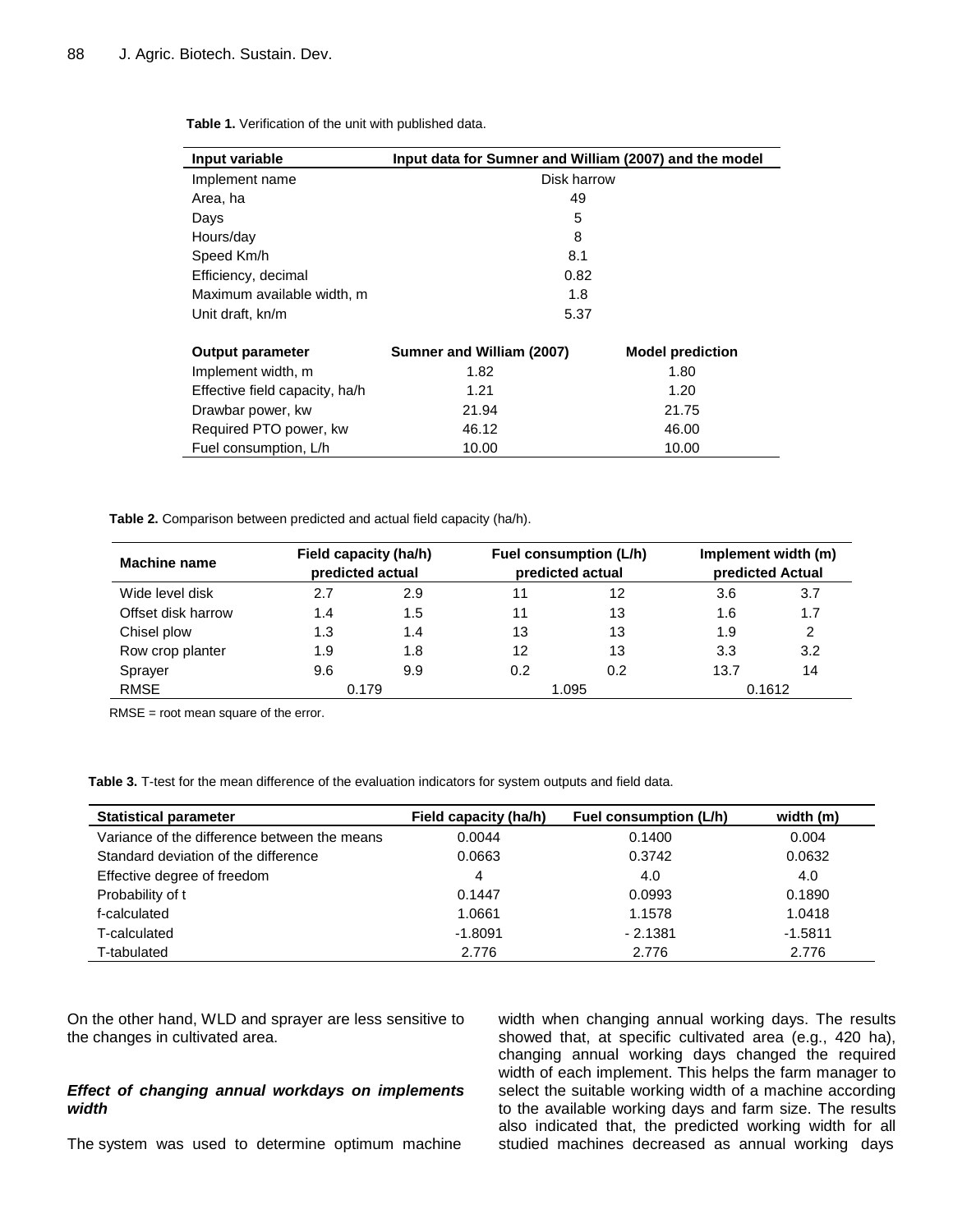| Area (ha) | <b>WLD</b> | DH | СP | <b>RCP</b> | <b>IRC</b> | <b>SP</b> |
|-----------|------------|----|----|------------|------------|-----------|
| 420       |            |    |    |            |            |           |
| 1260      |            |    | د. | J          |            |           |
| 2100      |            | w  | э  | b          | ٽ          |           |
| 2940      | ົ          |    |    |            |            |           |
| 3780      | ົ          |    | 9  | ჟ          | э          | 3         |

**Table 4.** Effect of changing cropped area on number of machines for different operations.

WLD = wide level disk, DH = disk harrow, CP = chisel plow, RCP = row crop planter, IRC = inter-row cultivator and SP = sprayer.

**Table 5.** Effect of changing workdays on machines width.

| <b>Working days</b> | <b>WLD</b> | <b>DH</b> | СP  | <b>RCP</b> | <b>IRC</b> | SP  |
|---------------------|------------|-----------|-----|------------|------------|-----|
| 9                   | 3.6        | 3.2       | 3.8 | 8.0        | 5.0        | 7.6 |
| 12                  | 2.7        | 2.4       | 2.9 | 6.0        | 3.7        | 5.7 |
| 15                  | 2.2        | 1.9       | 2.3 | 4.8        | 3.0        | 4.6 |
| 18                  | 1.8        | 1.6       | 1.9 | 4.0        | 2.5        | 3.8 |
| 21                  | 1.5        | 1.4       | 1.6 | 3.4        | 2.1        | 3.3 |
| 24                  | 1.4        | 1.2       | 1.4 | 3.0        | 1.9        | 2.8 |
| 27                  | 1.2        | 1.1       | 1.3 | 2.7        | 1.7        | 2.5 |
| 30                  | 1.1        | 1.0       | 1.1 | 2.4        | 1.5        | 2.3 |
| 33                  | 1.0        | 0.9       | 1.0 | 2.2        | 1.4        | 2.1 |

\*Using total area of 420 ha, WLD = wide level disk, DH = disk harrow, CP = chisel plow, RCP = row crop planter, IRC = interrow cultivator and SP = sprayer.

**Table 6.** Effect of changing soil factor on power required (kw) for different machines.

| Soil factor             | WLD | DH | СP | <b>RCP</b> | <b>IRC</b>     |
|-------------------------|-----|----|----|------------|----------------|
| Firm $(1)$              |     | 42 | 58 | 43         | 29             |
| Tilled (2)              | 61  | 50 | 69 | 52         | 35             |
| Sandy or soft soils (3) |     | 59 |    | 60         | 4 <sup>1</sup> |

WLD = wide level disk,  $DH =$  disk harrow,  $CP =$  chisel plow,  $RCP =$  row crop planter and  $IRC =$  inter-row cultivator

increased (Table 5). This confirms the fact that, there is a reverse relationship between cultivated area and working time.

# *Effect of changing soil type on implements power requirements*

The system offers the user three choices for changing soil conditions which are firm, tilled and sandy or soft soils, and then the system computes the required drawbar power for the selected implements. Table 6 shows the effect of changing soil condition factor on power requirements for the selected implements. For all tested implements, the power requirements in Kilowatts increased as soil factor changed from firm to tilled and

sandy or soft soils.

# *Effect of the cropping system on power requirement and fuel consumption*

The results showed that, conventional farming system gave the smallest values of power required, fuel consumed as well as operation cost per hour and per hectare (Table 7). These findings explain why farmers still hold on to conventional cropping system. In contrast heavy machinery system resulted in the highest values of the mentioned parameters. In this regard, Alam et al. (2001) found that, optimum power level varied with the size of farmland and cropping patterns. However, zero tillage seems to be time effective and can be used as a